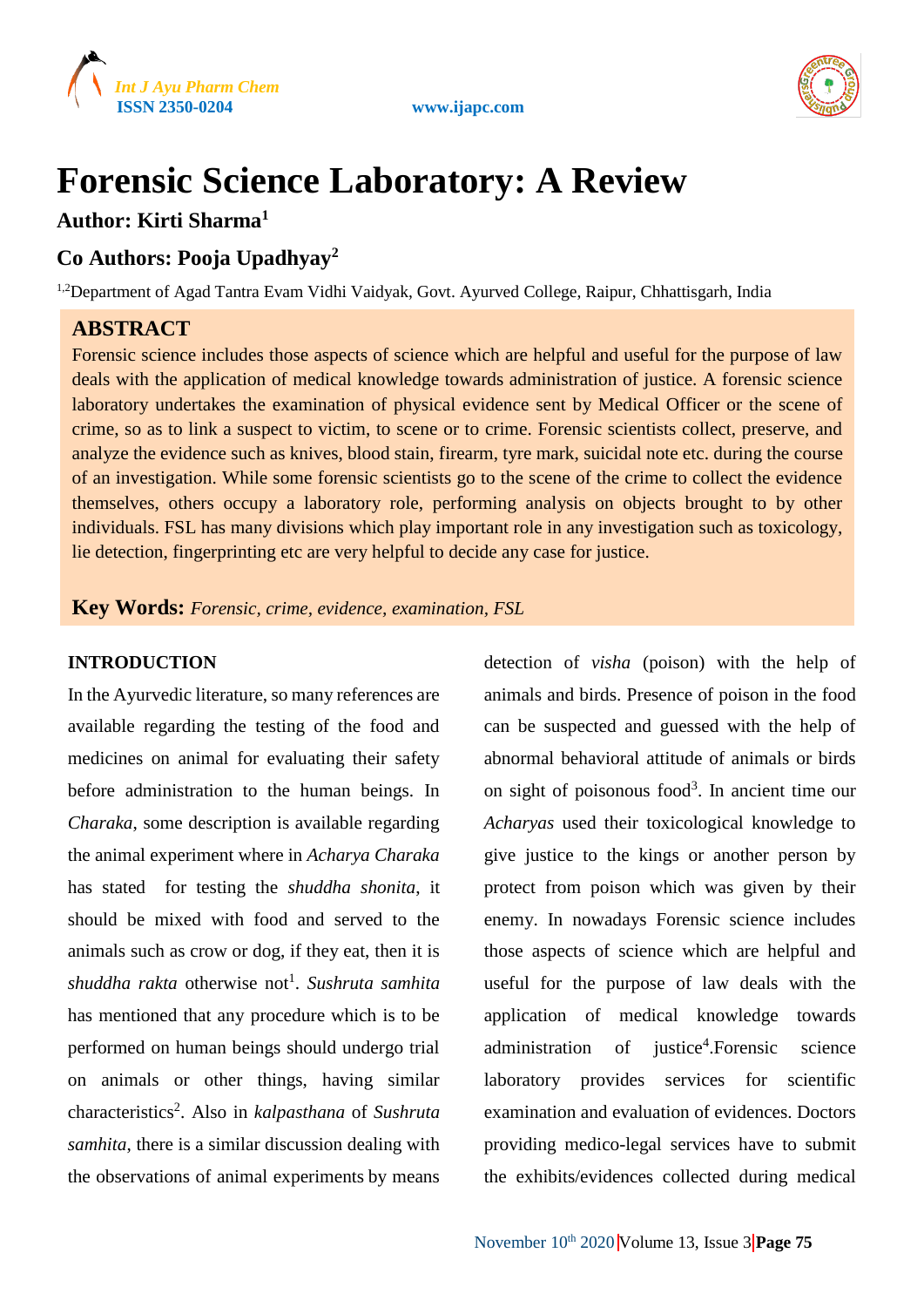

#### **ISSN 2350-0204 www.ijapc.com**



examination to forensic science laboratory for analysis and evaluation of the exhibits. Therefore, it is necessary for the doctors that they should have some idea regarding the set-up, functioning and services provided by these laboratories<sup>5</sup>. A forensic science laboratory undertakes the examination of physical evidence sent by Medical Officer or the scene of crime, so as to link a suspect to victim, to scene or to crime. In our country, some of these laboratories are under the control of union government, while others are under state govt. In India there are seven central forensic laboratories in different states. The central FSL are at New Delhi, Hyderabad, Chandigarh, Calcutta, Bhopal, Pune, and Guwahati. Almost all the states have a FSL. In Maharashtra, there is F.S.L. At Mumbai, Pune, Aurangabad, Nagpur and Nasik<sup>6</sup>. The first Forensic Science Laboratory in India came into existence at Calcutta for the State of West Bengal on 1st July 1952.

CFS Hyderabad is a centre of excellence in chemical sciences, CFSL Kolkata (the oldest laboratory in India) in biological sciences and CFSL Chandigarh in physical sciences. The CFSL New Delhi comes under the Central Bureau of Investigation. Chandigarh is a centre of used for finding forged documents also in this  $lab<sup>7</sup>$ .

# **AIMS & OBJECTIVES**

To study about Forensic science laboratory, their functions, structure, principles and techniques.

**MATERIALS**

The study material is collected from various text books of forensic medicines and toxicology as well as internet sources.

#### **FUNCTIONS OF FSL**<sup>8</sup>

1. To examine evidence material.

2. To help the investigating officer for scientific guidance in crime detection.

3. To help the investigation officer to collect evidences by visiting scene of crime.

4. To train the investigating officer for use of modern and sophisticated techniques in crime detection.

#### **STRUCTURE OF FSL**9,10 **-**

1. Toxicology section- it undertakes chemical analysis of viscera and body fluids or suspicious articles. Forensic toxicology deals with medical and legal aspects of the harmful effects of the chemicals on the human body<sup>11</sup>.

2. Serology- undertakes blood groups estimation.

3. Biological- undertakes identification of body fluids, hair and plant material.

4. Molecular biology- DNA finger printing section.

5. Physical- examination of physical evidence investigation.

6. Ballistic and explosive division - examination of firearms and explosive materials.

7. Finger printing division

8. Polygraphy division - lie detection.

9. Narcoanalysis division

10. Brain fingerprinting

11. Prohibition (Alcohol/narcotics analysis) division

12. Trace evidence division

November 10th 2020 Volume 13, Issue 3 **Page 76**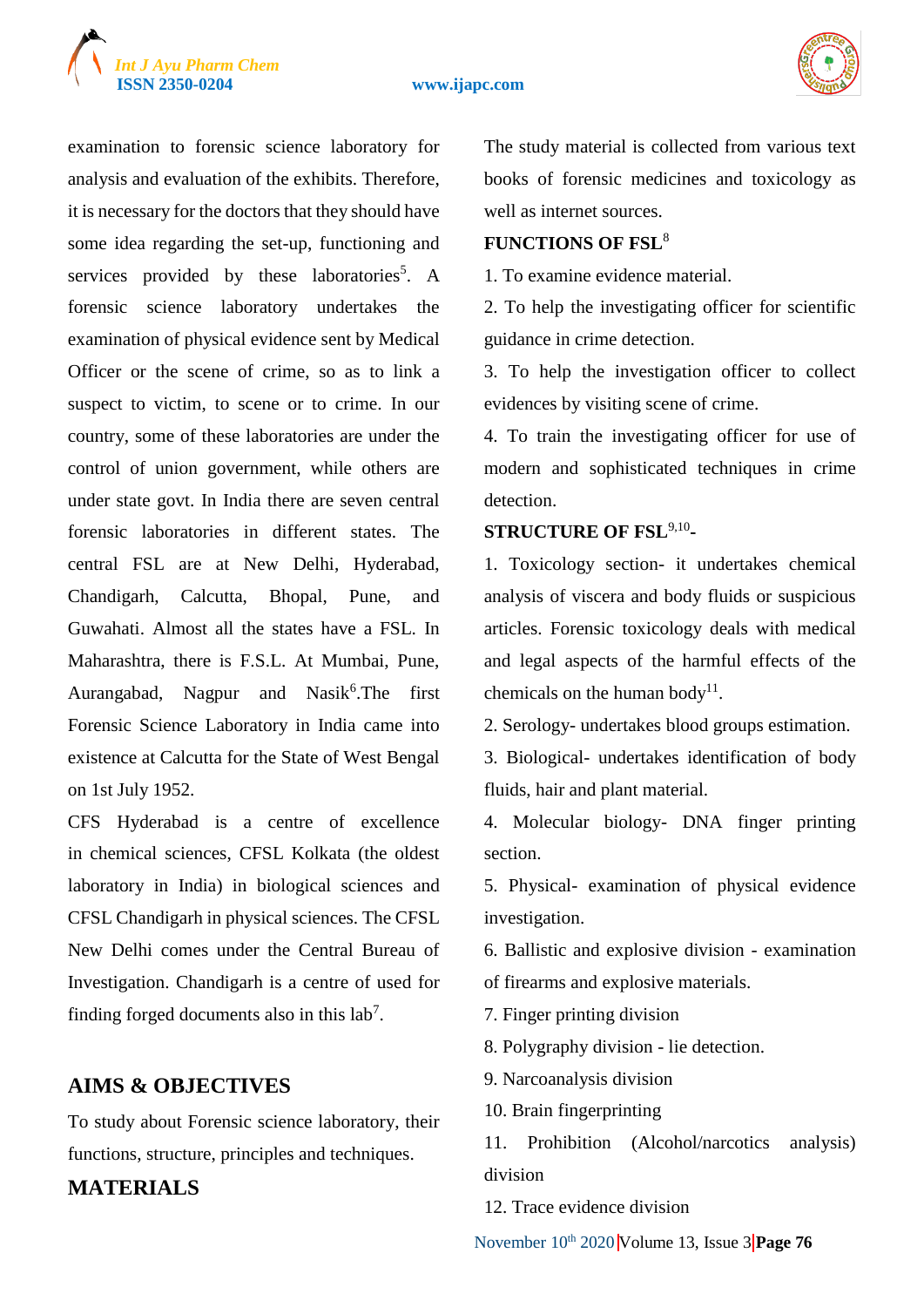



13. Forensic acoustic-speaker identification

14. Cyber forensics

15. Documents analysis- examination of handwriting, type writing, forged documents and currencies.

16. Photography section.

# **PRINCIPLES OF FORENSIC SCIENCE**<sup>12</sup> -

- $\triangleright$  Scene examination
- $\triangleright$  Locard's exchange principle
- $\triangleright$  Evidence recovery
- $\triangleright$  Chain of custody
- $\triangleright$  Sample analysis
- $\triangleright$  Blood pattern analysis
- $\triangleright$  Damage
- $\triangleright$  Fingerprints
- Footwear
- $\triangleright$  Trace evidence
- $\triangleright$  Fire investigation
- $\triangleright$  Firearms

# **PHYSICAL EVIDENCE**<sup>13</sup> -

It is useful as it helps to decide whether a crime is committed or to decide who has committed the crime. The evidences which are usually handled by the FSL such as weapons, firearms, bullets, blunt things, blood, seminal stain, saliva, hair, finger prints, clothes, foot print, documents etc which are very helpful to decide the crime.



**Figure 1** Various physical evidences

Examples:

1. In case of poisoning/ food poisoning-

- Chemical analysis of viscera/ body fluids- to know nature of poison.
- Chemical analysis of food/ utensils/clothes etcis corroborative evidence.
- 2. In assault & murder-
- Examination of weapon/ object to detect crime.
- Blood grouping from blood stains on victim, hair in victim's hand, saliva on cigarette buttsidentity of assailant.
- Clothes examination- identification.
- 3. In burn deaths-
- Examination of clothes/ skin- for smell of kerosene or petrol.
- Examination of metallic objects, teeth & bonesfor identification of charred body
- 4. In firearm injuries-
- Examination of missile- to know the nature and type of firearm.
- **Examination of marking on missile- to know** which gun was used in firing.
- 5. In hanging/ strangulation-
- Matching of ligature
- 6. In drowing-
- Detection of diatoms in body tissues and water.
- 7. In sexual offences-
- Examination of vaginal fluid, blood/ seminal stains- whether crime committed.
- Examination of hair, epithelium, blood grouping- identity of accused.
- Examination of clothes  $\&$  site of offence.
- 8. In vehicular accidents-
- Blood grouping- for identification.

November 10<sup>th</sup> 2020 Volume 13, Issue 3 **Page 77**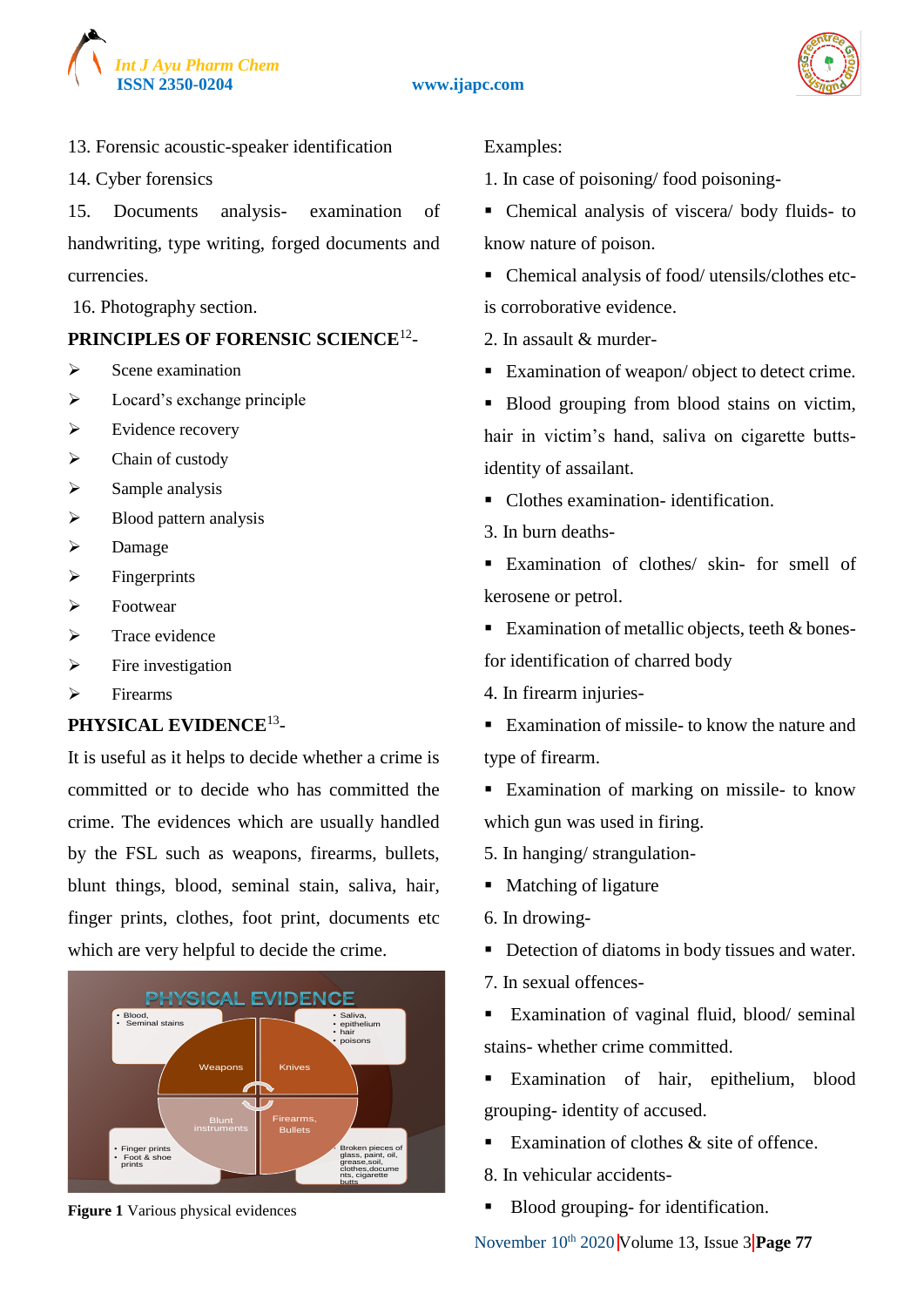# *Int J Ayu Pharm Chem*

#### **ISSN 2350-0204 www.ijapc.com**



- Tyre marks- to know the vehicle.
- Grease, mud, blood, tissues, glass pieces, hair, paint etc. On vehicle-which vehicle involved in accident.
- Examination of clothes- site, identity of accused.
- 9. Identification-
- It is possible from finger prints, foot prints, hair blood, semen, clothes, bones, teeth and tissues.
- 10. Disputed paternity/identity-
- Cases settled by examination of blood groups and DNA finger printing
- 11. Burgalary-
- Examination of paint, algae, vegetable matter, glass fragments on his tools, clothes or body.
- 12. Forgery-
- Examination of documents, paper ink, pencil and type writer
- Erasures/ alterations/ obliterations- under U.V. Rays.
- Identification of handwriting.

# **ANALYTICAL TECHNIQUES**-

1**. Chromatography**- it is an important technique to separation, identification and purification of a mixture. It is based on two different media stationary phase and mobile phase. The speed at which each substance is carried along by the mobile phase depends upon its solubility and its affinity for the sorbent. It is very helpful to detect poisons and chemicals. Thin layer chromatography Paper chromatography is used for the separation of protein and in studies about protein synthesis. Gas chromatography is used for alcohol, ester, lipid and amino groups $14,15$ .

- **2. Electrophoresis** it is a technique using separate mixture of ionic solutes by differences in their rate of migration in an applied electric field. The electrically charged protein components move on the phase plate and at the end, the plate is treated with coloring agent causes appearances of visible characteristic bands specific for a particular protein<sup>16</sup>.
- **3. Spectroscopy** there are a lot of spectroscopy methods which is based on various effects of interactions between radiation and matter, among which vibrational spectroscopy deserves special attention, these methods are widely used for gathering structural information on biological systems investigations such as this helps identification of the various forms of haemoglobin $17$ .
- **4. Spectrophotometry**-colorimeter, U.V. and I.R. spectrophotometry, mass spectrometry, emission spectrophotometry, atomic absorption spectrophotometry these are the various quantitative and qualitative analytical spectrophometer<sup>18</sup>.
- **5. Neutron activation analysis-** It is an isotope specific analytical techniques for the qualitative and quantitative measurement of chemical elements. In nuclear reactor, the trace element is irradiated with neutrons which causes radioactive decay and in this process gamma rays are liberated, which are measured and counted and it is adopted for measuring trace metals in biological samples $^{19}$ .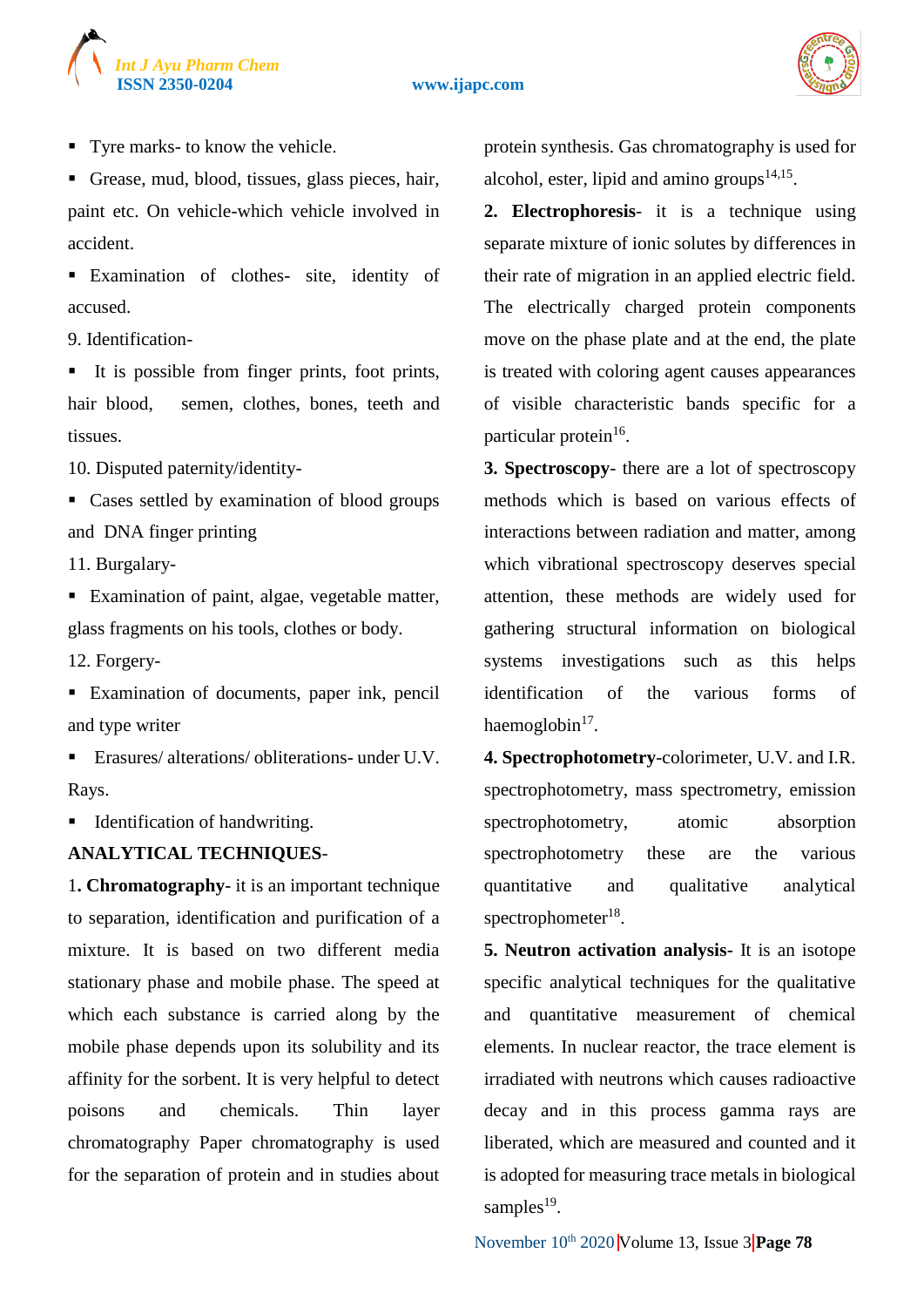

#### **ISSN 2350-0204 www.ijapc.com**



**6. Microscope**- comparison microscope, darkfield microscope, electron microscope, fluorescence microscope, polarizing microscope, scanning electron microscope, X- ray microscope<sup>20</sup> are to magnify small objects that cannot be seen by the naked eye.

#### **7. Lie detection**-

#### *Polygraph-*

It is based on principle that if a person is telling lie, and if there is fear that the lie will be detected the emotional fear results in stimulation of sympathetic nervous system that causes physiological changes and some of these changes can be recorded<sup>21</sup>.

Polygraphy process uses and record following parameters-

- 1. Blood pressure
- 2. Pulse
- 3. Heart rate
- 4. Respiration
- 5. Sweating
- 6. Psychogalvanic reflex.

Such phenomenon reflects emotional reactions which are use in detecting deception. It is popularly known as lie detector. The tracing made is called as polygram $^{22}$ .

### *Narcoanalysis*

Narcoanalysis is a procedure of investigation of mental content of a person done after application of a light general anesthetic drugs.

• This investigative technique is based on the principle that at a point very close to unconsciousness, the subject would be mentally incapable of resistance to questioning, and incapable of inventing falsehood that he has used to conceal his guilt.

• It involves administration of light anesthetic agents or drugs intravenously

- Drugs commonly used are
- 1. Thiopentone sodium (Sodium pentothal)
- 2. Scopolamine hydrobromide
- 3. Sodium secnol
- 4. Benzodiazepines

• Adverse effects of Thiopentone sodium include laryngospasm; shivering and delirium may occur during recovery.

It can precipitate acute intermittent porphyria in susceptible individuals $^{23}$ .

#### *Brain mapping*

Brain fingerprinting determines if specific information is present in the brain of criminal regarding the criminal act. It is like seeking fingerprints at the crime scene and thus the name brain fingerprinting.

• Brain fingerprinting is an investigative technique to measure recognition of familiar stimuli by measuring electrical brain wave response to words, phrases or pictures that are presented on a computer screen.

• Brain fingerprinting technology is based on the principle that there are brain wave responses. Brain fingerprinting measures brainwaves functioning to detect awareness of crime-relevant information in order to distinguish between guilty and innocent suspects $24$ .

# **DISCUSSION AND CONCLUSION-**

November 10th 2020 Volume 13, Issue 3 **Page 79** *Sushrut kalpasthan* has explained the usage of animals for the detection of poison. The presence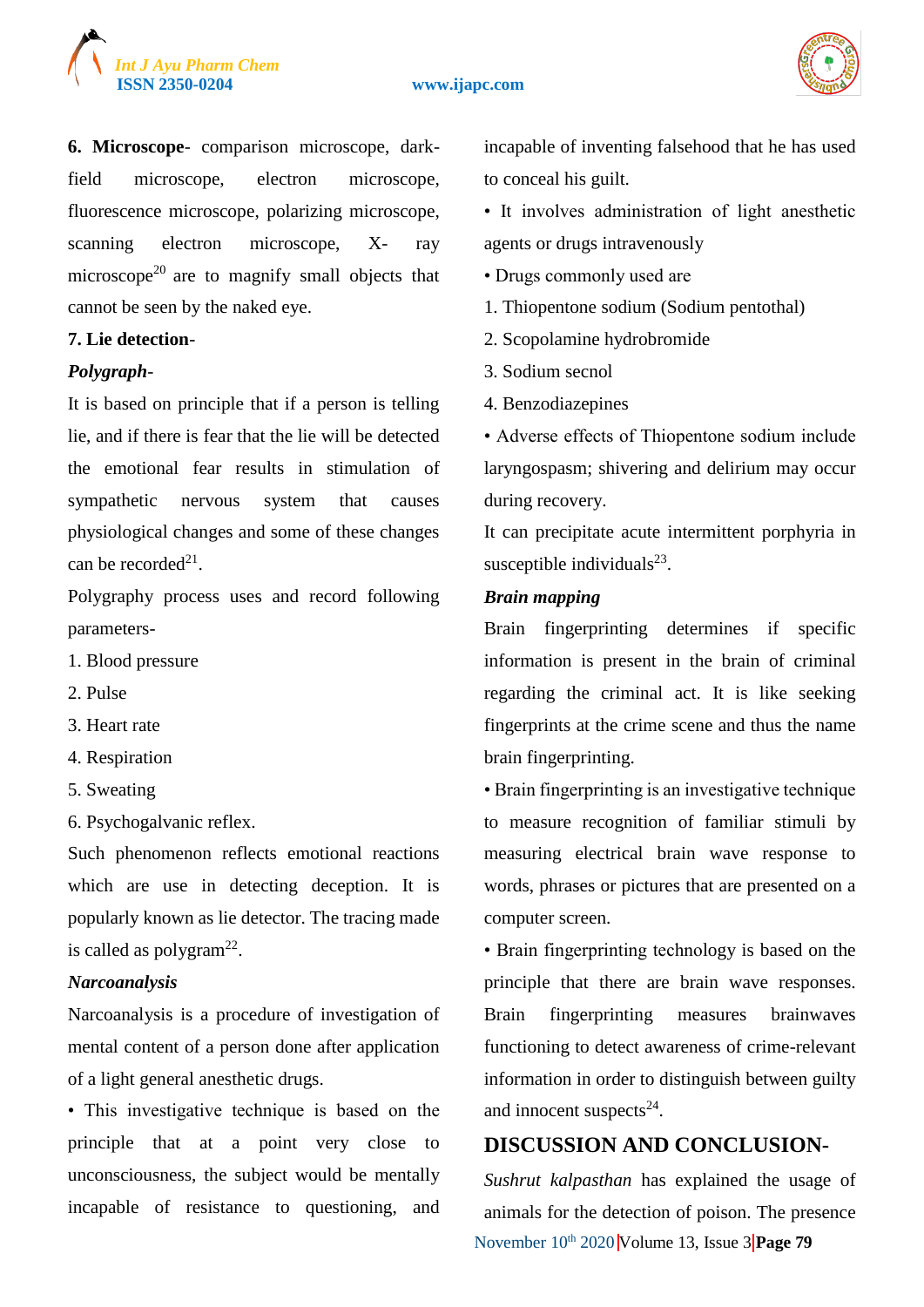# *Int J Ayu Pharm Chem*

#### **ISSN 2350-0204 www.ijapc.com**



of the poison in food and drink can be suspected with abnormal behavior of certain animals and birds, example cuckoo birds lost its melody, peacock becomes restless and unstable, monkey defecates etc. In ancient time *acharyas charak, sushrut* used their knowledge about toxicity in animals such as dog, cat, peacock, parrot etc to know poison on the materials which was served to king. In this way they protect the king from their enemy and provide justice to them. These days several crime is going and Forensic science plays an important role in the criminal justice system by providing scientifically based information through the analysis of physical evidence. During any investigation, evidence is collected at a crime scene or from a person, analyzed in a forensic laboratory and then the results presented in court. Forensic scientists collect, preserve, and analyze scientific evidence during the can investigation. While some forensic scientists go to the scene of the crime for collecting the evidence themselves, others occupy a laboratory role, performing analysis on objects brought to them by other individuals. The evidences which are usually handled by the FSL such as weapons, firearms, bullets, blunt things, blood, seminal stain, saliva, hair, finger prints, clothes, foot print, documents etc which are very helpful to decide the crime. The analytical techniques like chromatography, spectroscopy, microscope etc are using to detect chemicals and poison regarding the crime as well as polygraph, narcoanalysis are also very beneficial to decide critical crime cases. The lie detector based on the theory that when a person

tells a lie, it detected the emotion of fear results in stimulation of sympathetic nervous system which results in certain physiological changes, some of which can be easily recorded. In narcoanalysis the person cannot resist questions and also will not be able to give false answer, which he had been giving to conceal his crime. Hence this review article to understand FSL, their structures, functions and role in the justice.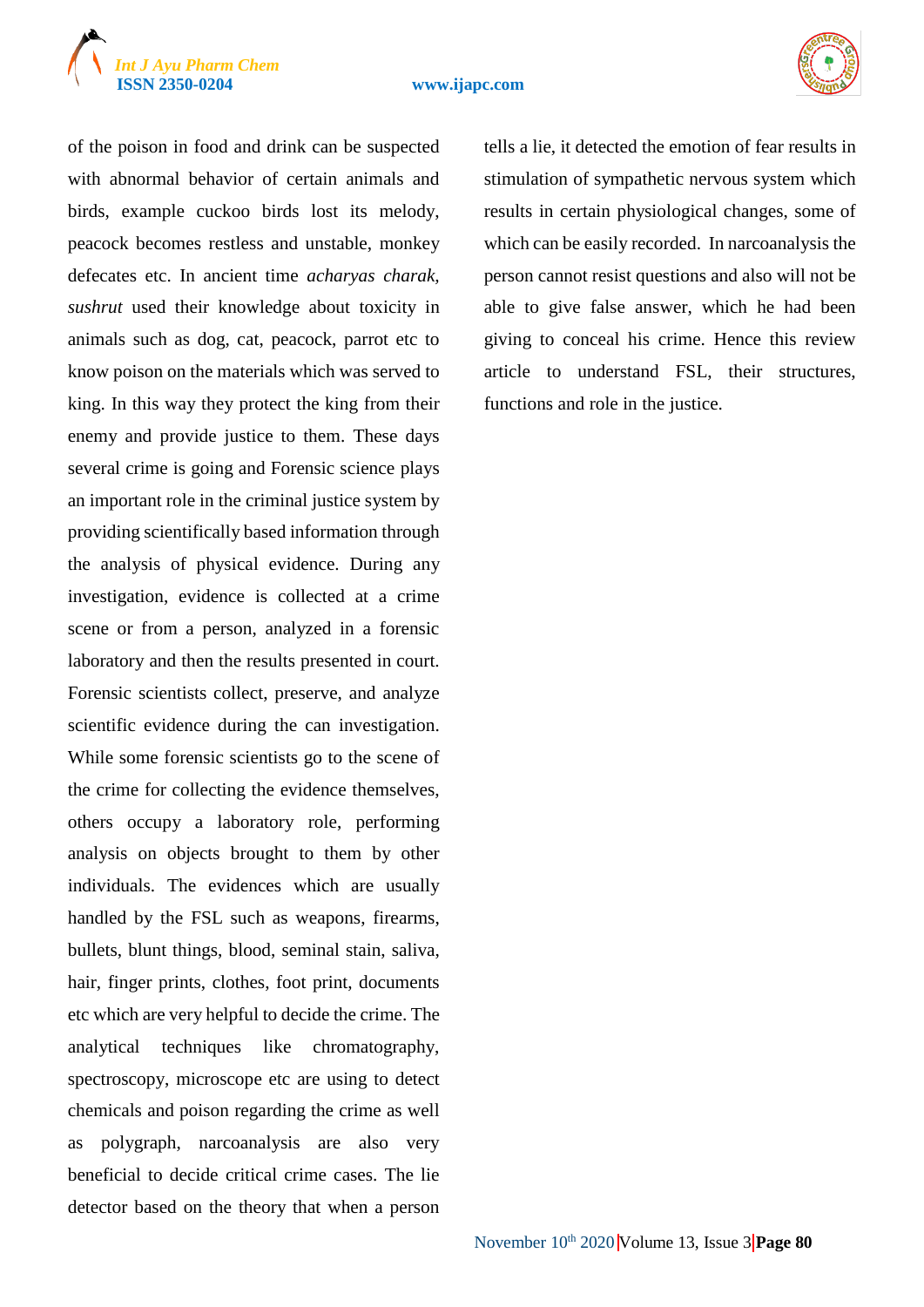

**ISSN 2350-0204 www.ijapc.com**



#### **REFERENCES**-

1.Acharya charak, Charak Samhita, vidyotani hindi commentary, by Pt Kashinath Shastri, Chowkambha orientalia Varanasi, Reprint edition 2013; volume 2, charak *Siddhi sthana* 6/79-80, pg no- 1030.

2. Acharya sushrut, Sushrut Samhita by Dr Ambika Datta Shastri, Chowkambha orientalia Varanasi, Reprint edition 2012, *Sutra sthan* 9, pg no-04-41.

3. Acharya sushrut, Sushrut Samhita by Dr Ambika Datta Shastri, Chowkambha orientalia Varanasi, Reprint edition 2012, *Kalpa sthan* 1/30- 34, pg no-7.

4. Krishna vij, Text book of Forensic Medicine and Toxicology principles and practice, fifth edition, Elsvier, page no- 23

5. Rajesh Bardale, Principles of Forensic Medicine & Toxicology 2nd edition (2017), Jaypee brothers Medical Publisher(P) Ltd New Delhi-110002, page no- 407

6. S.k. Singhal, Singhal's Toxicology At a glance, ninth edition (2017), published by the national book depot, Mumbai, page no 41-47.

7. Google, https://en.wikipedia.org

8. Rajesh Bardale, Principles of Forensic Medicine & Toxicology 2nd edition (2017), Jaypee brothers Medical Publisher(P) Ltd New Delhi-110002, page no-407-408.

9. S.k. Singhal, Singhal's Toxicology At a glance, ninth edition (2017), published by the national book depot, Mumbai, page no 41.

10. Rajesh Bardale, Principles of Forensic Medicine & Toxicology 2nd edition (2017), Jaypee brothers Medical Publisher(P) Ltd New Delhi-110002, page no-407

11. Nagesh kumar G. Rao, Textbook of Forensic Medicine and Toxicology,  $2<sup>nd</sup>$  edition, published by Jaypee brothers new delhi, page no- 419

12. Jayson payne, Richard Jhons, Simpson Forensic Medicine 13<sup>th</sup> Edition (2011), Hodder and Stoughton ltd page no- 216.

13. S.k. Singhal, Singhal's Toxicology At a glance, ninth edition (2017), published by the national book depot, Mumbai, page no 41-42.

14.Ozlem Coskum, Separation techniques:Chromatography, North Clin Istanbul (2016); 3(2):156-60

15. S.k. Singhal, Singhal's Toxicology At a glance, ninth edition (2017), published by the national book depot, Mumbai, page no 42-43

16, S.k. Singhal, Singhal's Toxicology At a glance, ninth edition (2017), published by the national book depot, Mumbai, page no- 43.

17.Sylwia olsztynska-Janus, (2012) Spectroscopic techniques in the study of human tissues and their components, Acta of Bioengineering and Biomechanics, vol.14, No.3,.

18. S.k. Singhal, Singhal's Toxicology At a glance, ninth edition (2017), published by the national book depot, Mumbai, page no 44.

19. S.k. Singhal, Singhal's Toxicology At a glance, ninth edition (2017), published by the national book depot, Mumbai, page no 44.